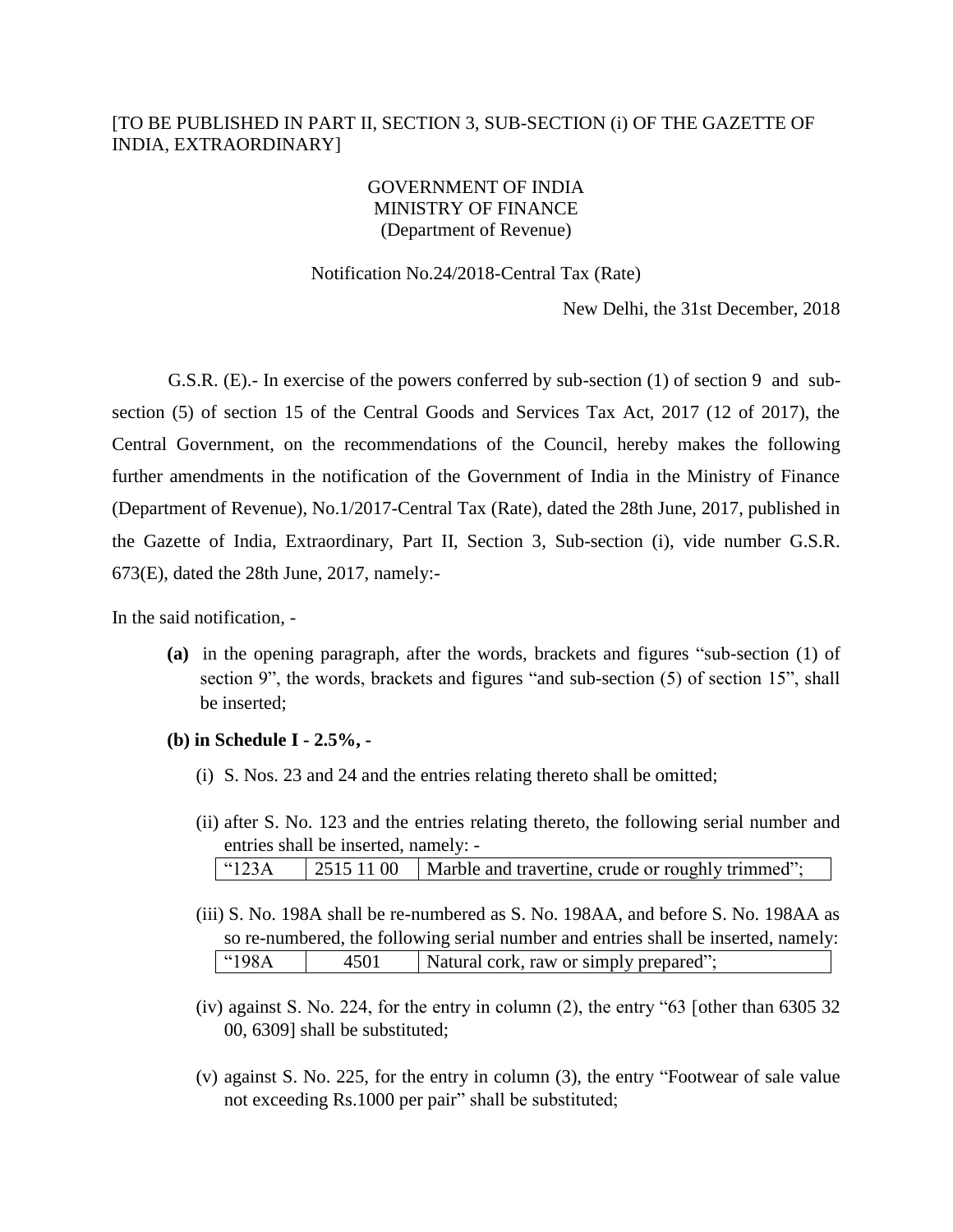(vi) for S. No. 225A and the entries relating thereto, the following serial numbers and entries shall be substituted, namely: -

| "225A" | 6602 00 00 | Walking-sticks including seat sticks                    |
|--------|------------|---------------------------------------------------------|
| 225B   | 6815       | I Fly ash bricks or fly ash aggregate with 90 per cent. |
|        |            | or more fly ash content; Fly ash blocks";               |

(vii) against S. No. 234, in the entry in column (3), the following *Explanation* shall be inserted in the end, namely: -

"*Explanation:* If the goods specified in this entry are supplied, by a supplier, along with supplies of other goods and services, one of which being a taxable service specified in the entry at S. No. 38 of the Table mentioned in the notification No. 11/2017-Central Tax (Rate), dated 28th June, 2017 [G.S.R.  $690(E)$ ], the value of supply of goods for the purposes of this entry shall be deemed as seventy per cent. of the gross consideration charged for all such supplies, and the remaining thirty per cent. of the gross consideration charged shall be deemed as value of the said taxable service.";

(viii) S. No. 243A shall be re-numbered as S. No. 243B, and before S. No. 243B as so re-numbered, the following serial number and entries shall be inserted, namely: -

| $\frac{143A}{243A}$ |           | 8714 20   Parts and accessories of carriage for disabled |  |  |
|---------------------|-----------|----------------------------------------------------------|--|--|
|                     | persons"; |                                                          |  |  |

## **(c) in Schedule II - 6%, -**

(i) after S. No. 101 and the entries relating thereto, the following serial numbers and entries shall be inserted, namely: -

| " $101A$ | 4502 00 00 | Natural cork, debacked or roughly squared, or in<br>rectangular (including square) blocks, plates, sheets or<br>strip (including sharp-edged blanks for corks or<br>stoppers) |
|----------|------------|-------------------------------------------------------------------------------------------------------------------------------------------------------------------------------|
| 101B     | 4503       | Articles of natural cork such as Corks and Stoppers,                                                                                                                          |
|          |            | Shuttlecock cork bottom                                                                                                                                                       |
| 101C     | 4504       | Agglomerated cork (with or without a binding                                                                                                                                  |
|          |            | substance) and articles of agglomerated cork ";                                                                                                                               |

- (ii) S. Nos. 102 and 126 and the entries relating thereto shall be omitted;
- (iii) S. No. 171A shall be re-numbered as S.No. 171AA, and before S. No. 171AA as so re-numbered, the following serial number and entries shall be inserted, namely:-

|  | $^{\circ}171A$ |  | $\vert$ 6305 32 00 $\vert$ Flexible intermediate bulk containers"; |  |
|--|----------------|--|--------------------------------------------------------------------|--|
|--|----------------|--|--------------------------------------------------------------------|--|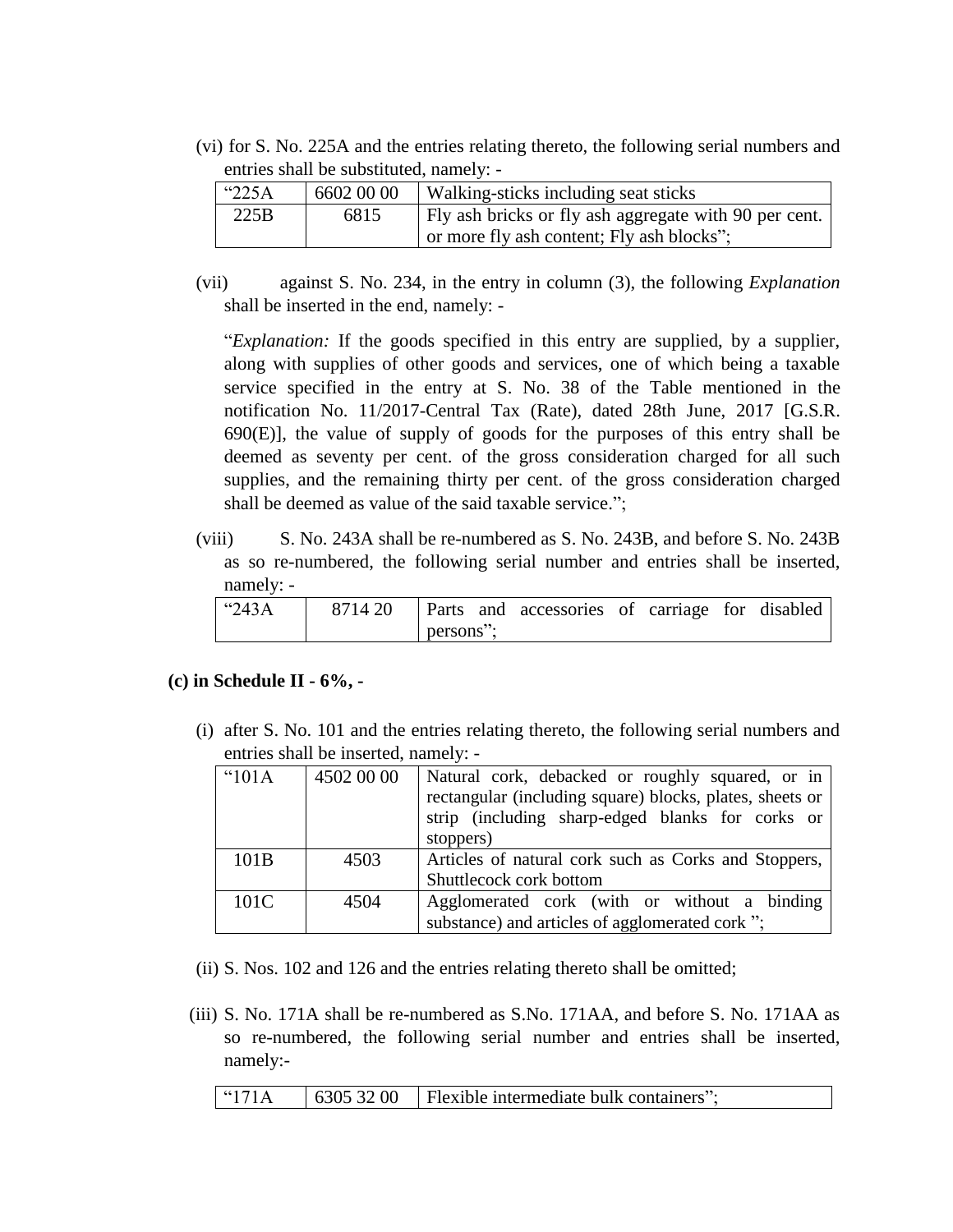- (iv) against S. No. 173, in the entry in column (3), the words "walking-sticks, seatsticks," shall be omitted;
- (v) S. No. 177 and the entries relating thereto, shall be omitted;

#### **(d) in Schedule III - 9%, -**

(i) S. No. 121A shall be re-numbered as S. No. 121B, and before S. No. 121B as so re-numbered, the following serial number and entries shall be inserted, namely: -

| 14121A | 4012 | Retreaded or used pneumatic tyres of rubber; solid           |
|--------|------|--------------------------------------------------------------|
|        |      | or cushion tyres, tyre treads and tyre flaps, of<br>rubber": |

- (ii) S. Nos. 142, 143 and 144 and the entries relating thereto shall be omitted;
- (iii) against S. No. 369A, for the entry in column (3), the entry "Transmission shafts (including cam shafts and crank shafts) and cranks; bearing housings and plain shaft bearings; gears and gearing; ball or roller screws; gear boxes and other speed changers, including torque converters; flywheels and pulleys, including pulley blocks; clutches and shaft couplings (including universal joints)" shall be substituted;
- (iv) after S. No. 376AA and the entries relating thereto, the following serial number and entries shall be inserted, namely: -

| $^{\circ}376AAA$ 8507 |  | Lithium-ion accumulators (other than battery) |  |  |
|-----------------------|--|-----------------------------------------------|--|--|
|                       |  | including lithium-ion power bank";            |  |  |

- (v) against S. No. 383, in the entry in column (3), after the words "television cameras", the words, "digital cameras and video camera recorders", shall be inserted;
- (vi) against S. No. 383C, in the entry in column (3), for the figures and letters "68 cm", the figures and word "32 inches" shall be substituted;
- (vii) against S. No. 384, in the entry in column (3), for the figures and word "20 inches", the figures and word "32 inches" shall be substituted;
- (viii) S. No. 440A shall be re-numbered as S. No. 440B and before S. No. 440B as so re-numbered, the following serial number and entries shall be inserted, namely:

| "440A | 9504 | Video game consoles and machines, articles of funfair,  |
|-------|------|---------------------------------------------------------|
|       |      | table or parlour games, including pintables, billiards, |